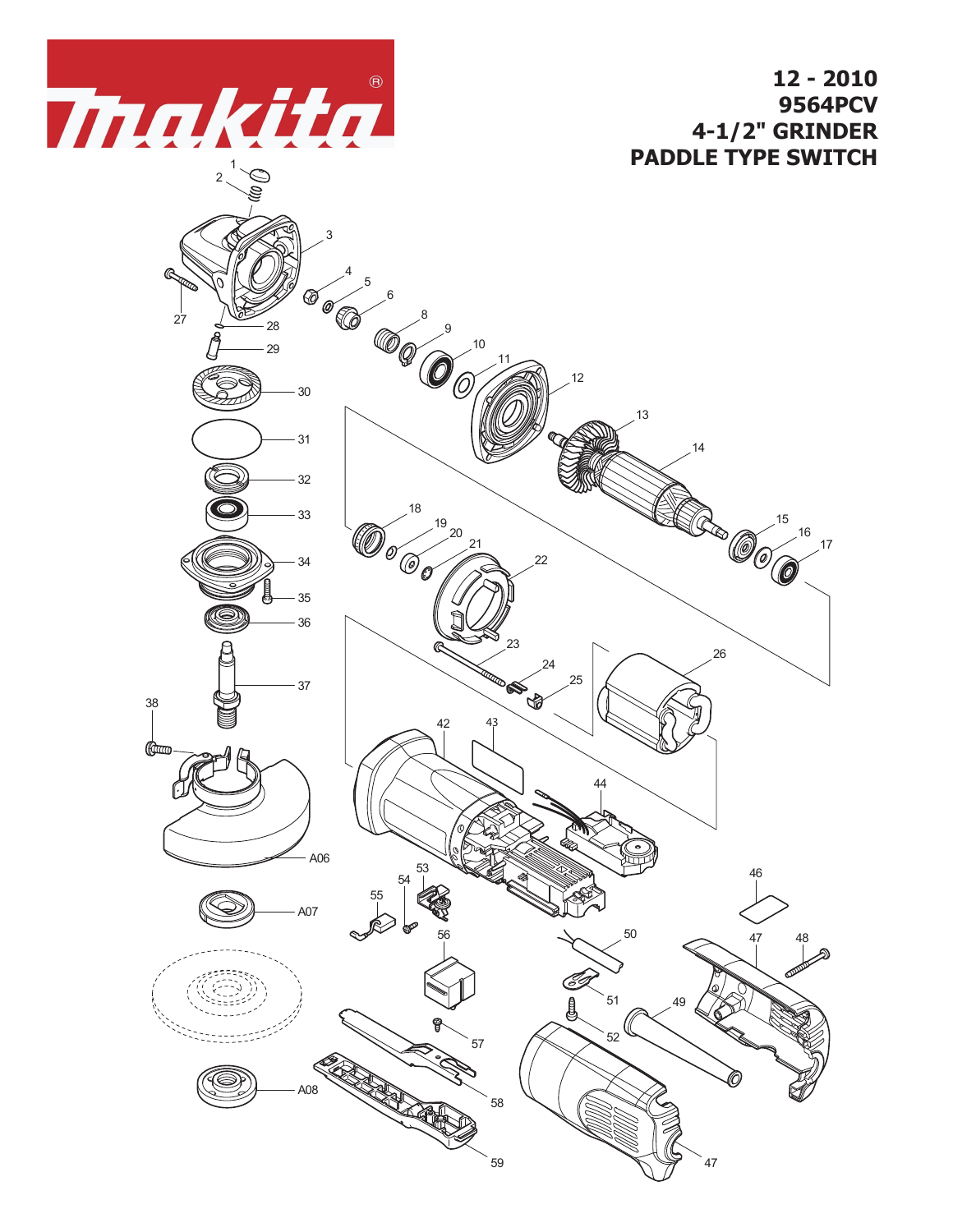| Item No | <b>Type</b>             | Ref  | Part No  | <b>Description</b>                           | Qty            | Unit       |
|---------|-------------------------|------|----------|----------------------------------------------|----------------|------------|
| 001     |                         |      | 418067-8 | <b>PIN CAP</b>                               | 1              | PC.        |
| 002     |                         |      | 233072-2 | <b>COMPRESSION SPRING 8</b>                  | 1              | PC.        |
| 003     |                         |      | 153488-4 | <b>GEAR HOUSING COMPLETE</b>                 | 1              | PC.        |
|         |                         | INC. | 211021-9 | <b>BALL BEARING 607LLB</b>                   | 1              | PC.        |
| 004     |                         |      | 931303-0 | HEX. NUT M6                                  | 1              | PC.        |
| 005     |                         |      | 253077-6 | <b>FLAT WASHER 6</b>                         | 1              | PC.        |
| 006     |                         |      | 227513-8 | SPIRAL BEVEL GEAR 11                         | 1              | PC.        |
| 008     |                         |      | 233901-9 | <b>LOCK SPRING 12</b>                        | 1              | PC.        |
| 009     |                         |      | 961052-5 | <b>RETAINING RING S-12</b>                   | 1              | PC.        |
| 010     |                         |      | 210105-0 | <b>BALL BEARING 6001LLU</b>                  | 1              | PC.        |
|         |                         |      |          |                                              |                |            |
| 011     |                         |      | 253084-9 | <b>FLAT WASHER 12</b>                        | 1              | PC.        |
| 012     |                         |      | 317359-1 | <b>GEAR HOUSING COVER</b>                    | 1              | PC.        |
| 013     |                         |      | 240033-5 | <b>FAN 57</b>                                | $\mathbf{1}$   | PC.        |
| 014     | $\mathbf{3}$            |      | 518160-9 | ARMATURE ASS'Y 115V                          | 1              | PC.        |
|         |                         | INC. |          | Item No. 13,15-17                            |                |            |
| 015     |                         |      | 681656-4 | <b>INSULATION WASHER</b>                     | 1              | PC.        |
| 016     |                         |      | 253823-7 | <b>FLAT WASHER 7</b>                         | 1              | PC.        |
| 017     |                         |      | 210027-4 | <b>BALL BEARING 627DDW</b>                   | 1              | PC.        |
| 018     | 1                       |      | 421738-8 | <b>LABYRINTH RUBBER RING 22</b>              | 1              | PC.        |
|         | $\overline{\mathbf{c}}$ |      | 422750-1 | <b>LABYRINTH RUBBER RING 22</b>              | 1              | PC.        |
| 019     |                         |      | 267756-0 | WAVE WASHER 6                                | 1              | PC.        |
| 020     |                         |      | 688117-5 | MAGNET SLEEVE                                | 1              | PC.        |
| 021     |                         |      | 259039-2 | SELF LOCK 6                                  | 1              | PC.        |
| 022     |                         |      | 413076-2 | <b>BAFFLE PLATE</b>                          | 1              | PC.        |
| 023     |                         |      | 266258-3 | <b>TAPPING SCREW 4X70</b>                    | 2              | PC.        |
| 024     |                         |      | 344871-8 | <b>RETAINER</b>                              | $\overline{c}$ | PC.        |
| 025     |                         |      | 417237-6 | <b>INSULATION COVER</b>                      | $\overline{c}$ | PC.        |
| 026     | $\sqrt{2}$              |      | 626596-9 | FIELD 115V                                   | 1              | PC.        |
| 027     |                         |      | 266257-5 | <b>TAPPING SCREW 4X28</b>                    | 4              | PC.        |
|         |                         |      |          |                                              |                |            |
| 028     |                         |      | 213048-5 | O RING 6                                     | 1              | PC.        |
| 029     |                         |      | 256459-1 | <b>PIN</b>                                   | 1              | PC.        |
| 030     |                         |      | 227514-6 | SPIRAL BEVEL GEAR 38                         | 1              | PC.        |
| 031     |                         |      | 213673-2 | O RING 52                                    | 1              | PC.        |
| 032     |                         |      | 285841-7 | <b>BEARING RETAINER</b>                      | 1              | PC.        |
| 033     |                         |      | 211129-9 | <b>BALL BEARING 6201DDW</b>                  | 1              | PC.        |
| 034     | $\sqrt{2}$              |      | 318302-3 | * BEARING BOX                                | 1              | PC.        |
|         | 3                       |      | 318334-0 | * BEARING BOX                                | 1              | PC.        |
| 035     |                         |      | 265490-6 | HEX. SOCKET HEAD BOLT M4X16                  | 4              | PC.        |
| 036     |                         |      | 415300-9 | <b>LABYRINTH RING</b>                        | 1              | PC.        |
| 037     |                         |      | 324038-4 | SPINDI F                                     | 1              | PC.        |
| 038     | 1                       |      | 251391-4 | * PAN HEAD SCREW M5X16                       | 1              | PC.        |
|         | 2                       |      | 265180-1 | * PAN HEAD SCREW M5X16                       | 1              | PC.        |
| 042     |                         |      | 158518-6 | <b>MOTOR HOUSING COMPLETE</b>                | 1              | PC.        |
|         |                         | INC. | 810341-4 | <b>CAUTION LABEL</b>                         | 1              | PC.        |
| 043     |                         |      | 864123-6 | NAME PLATE F/9564PCV                         | 1              | PC.        |
| 044     |                         |      | 631788-7 | <b>CONTROLLER</b>                            | 1              | PC.        |
| 046     | $\overline{c}$          |      | 816795-3 | <b>INDICATION LABEL</b>                      | 1              | PC.        |
| 047     | $\mathbf{1}$            |      | 188365-1 | * REAR COVER SET                             | 1              | PC.        |
|         | 2                       |      | 183U29-8 | * REAR COVER SET                             | 1              | PC.        |
| 048     |                         |      | 266048-4 | <b>TAPPING SCREW 4X40</b>                    | 3              | PC.        |
| 049     |                         |      | 682566-8 | CORD GUARD 10                                | 1              | PC.        |
| 050     |                         |      | 664265-4 | CORD WITH PLUG 2P-16-2.5M SJ                 | 1              | PC.        |
| 051     |                         |      | 687169-3 | <b>STRAIN RELIEF</b>                         | 1              | PC.        |
| 052     |                         |      | 266192-7 | <b>TAPPING SCREW 4X14</b>                    | 1              | PC.        |
| 053     | $\overline{c}$          |      | 644003-0 | <b>BRUSH HOLDER</b>                          | 2              | PC.        |
| 054     |                         |      | 266256-7 | TAPPING SCREW PT3X10                         | 4              | PC.        |
| 055     | $\overline{4}$          |      | 196454-8 | A.C. CARBON BRUSH CB-340 2PC/SET (W/ ORIGIN) | 1              | <b>SET</b> |
| 056     | 2                       |      | 651064-3 | SWITCH FPB-2114S                             | 1              | PC.        |
| 057     |                         |      | 265954-0 | <b>TAPPING SCREW BIND PT3X8</b>              | 1              | PC.        |
| 058     |                         |      | 345504-8 | <b>PLATE</b>                                 | 1              | PC.        |
|         |                         |      |          |                                              |                |            |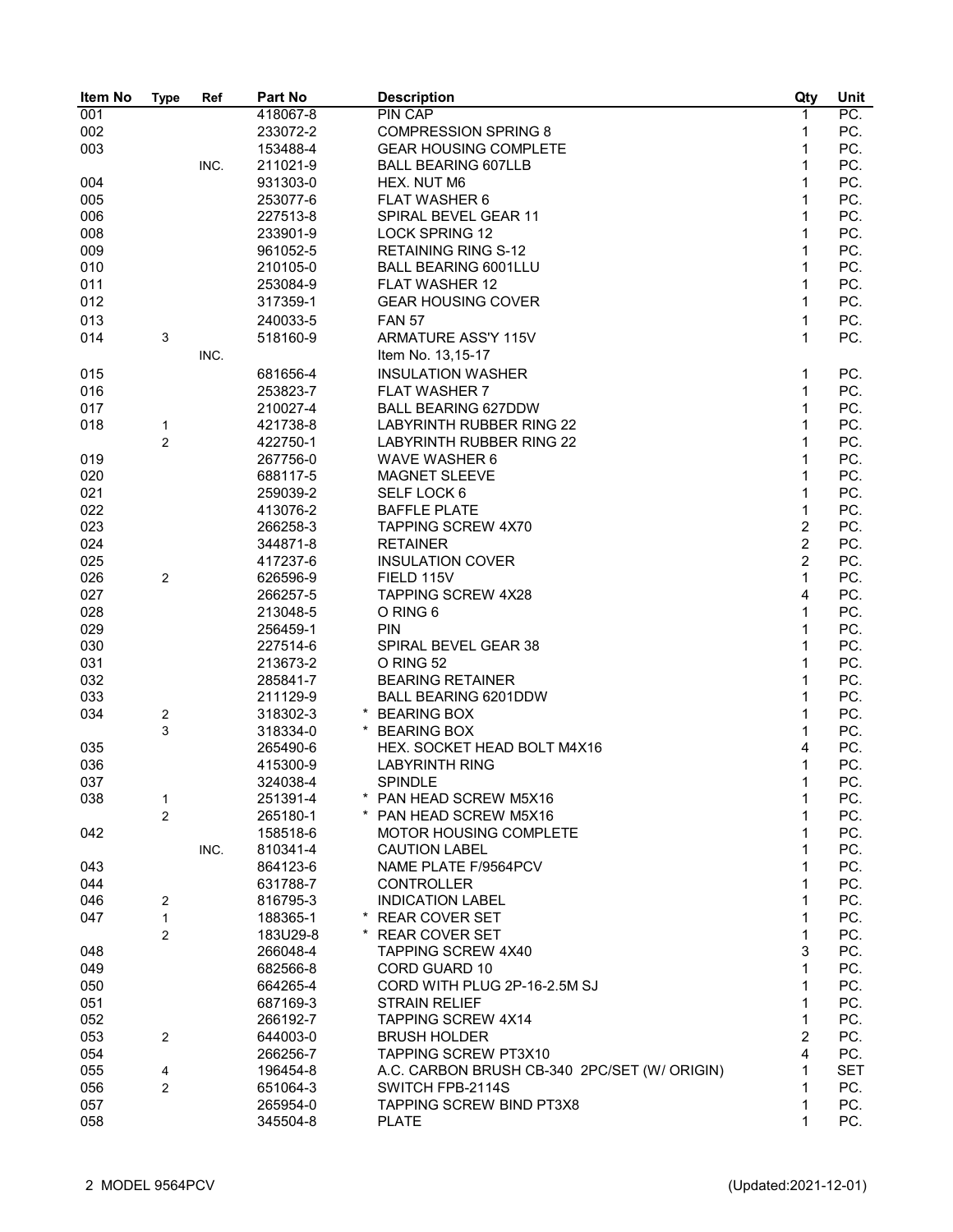| <b>Item No</b>     | <b>Type</b>    | Ref  | Part No    | <b>Description</b>                                                  | Qty            | <b>Unit</b> |
|--------------------|----------------|------|------------|---------------------------------------------------------------------|----------------|-------------|
| 059                |                |      | 154584-1   | <b>SWITCH LEVER B COMPLETE</b>                                      | 1              | PC.         |
| 061                |                |      | 819356-8   | <b>CLEAR LABEL</b>                                                  | 1              | PC.         |
| 100                |                |      | 265083-9   | + FLAT HEAD SCREW M8X11 F/HEAD COVER                                | $\mathbf{1}$   | PC.         |
| D <sub>01</sub>    |                |      | 652044-2   | +BIND SCREW M3.5X5.0                                                | $\overline{2}$ | PC.         |
| D <sub>02</sub>    |                |      | 654037-5   | INSULATED EYE TERMINAL FT1.25-M3                                    | $\overline{2}$ | PC.         |
| D <sub>0</sub> 3   |                |      | 654285-6   | <b>RECEPTACLE</b>                                                   | $\overline{2}$ | PC.         |
| D <sub>04</sub>    |                |      | 654233-5   | INSULATED TERMINAL FT1.25M3TOR                                      | $\mathcal{P}$  | PC.         |
| <b>ACCESSORIES</b> |                |      |            | - See Catalogue or visit www.makita.ca for more accessories -       |                |             |
| A01                | $\overline{2}$ |      | 158237-4   | GRIP 36 COMPLETE (RUBBER GRIP)                                      | 1              | PC.         |
|                    | Opt.           |      | 194514-0   | VIBRATION PROOF GRIP F/4" - 6", PKG                                 | $\mathbf{1}$   | PC.         |
| A02                | $\overline{c}$ |      | D-20781    | 4 1/2" DEPRESSED CENTER WHEEL A24R                                  | $\mathbf{1}$   | PC.         |
|                    | 3              |      | A-95956-25 | 4-1/2" D.C.G.W WA36N 25/PK                                          | $\mathbf{1}$   | <b>SET</b>  |
|                    | Opt.           |      | ---------  | DEPRESSED CENTER GRINDING WHEELS                                    |                |             |
| A03                |                |      | 782424-9   | <b>LOCK NUT WRENCH 28</b>                                           | $\mathbf{1}$   | PC.         |
| A05                |                |      | 417322-5   | HEAD COVER (USE ITEM 100 TO SETUP)                                  | $\mathbf{1}$   | PC.         |
| A06                | $\mathbf{1}$   |      | 135107-4   | * TOOLLESS WHEEL COVER 115A ASS'Y                                   | $\mathbf{1}$   | PC.         |
|                    |                | INC. |            | Item No. 38                                                         |                |             |
|                    | $\overline{2}$ |      | 135635-9   | 4-1/2" TOOLLESS WHEEL COVER ASS'Y (H:46mm)                          | 1              | PC.         |
|                    |                | INC. |            | Item No. 38                                                         |                |             |
|                    | 3              |      | 123144-0   | * 4-1/2" TOOLLESS WHEEL COVER ASS'Y (H:46mm)                        | 1              | PC.         |
|                    |                | INC. | 213009-5   | O RING 4 (Added)                                                    | $\mathbf{1}$   | PC.         |
|                    |                | INC. |            | * Item No. 38                                                       |                |             |
| A07                |                |      | 224399-1   | <b>INNER FLANGE 45</b>                                              | 1              | PC.         |
| A08                |                |      | 224568-4   | <b>LOCK NUT 5/8-45</b>                                              | $\mathbf{1}$   | PC.         |
| A09                | $\mathbf{1}$   |      | 195236-5   | * DUST COLLECTION COVER 4-1/2-5" - See Parts Breakdown<br>#195236-5 | $\mathbf{1}$   | PC.         |
|                    | 2              |      | 196575-6   | DUST COLLECTION COVER 4-1/2-5" - See Parts Breakdown<br>#196575-6   | $\mathbf 1$    | PC.         |
| A10                |                |      | 195446-4   | DUST COVER SCREEN ATTACHMENT SET                                    | $\mathbf 1$    | PC.         |
| A11                | 1              |      | 122642-1   | * CUT-OFF WHEEL GUARD F/4-1/2"                                      | 1              | PC.         |
|                    | $\overline{2}$ |      | 122910-2   | * CUT-OFF WHEEL GUARD F/4-1/2"                                      | $\mathbf{1}$   | PC.         |
| A12                |                |      | ---------  | DIAMOND CUP WHEELS (Use with Item No. A09)                          |                |             |
| A13                | $\mathbf{1}$   |      | 193794-5   | * DUST COLLECTION WHEEL COVER 4-1/2", 5"                            | 1              | PC.         |
|                    | $\overline{2}$ |      | 196845-3   | * DUST COLLECTION COVER 5" DMND, TUCKPOINT BLADE                    | 1              | PC.         |
| A14                |                |      | 193048-0   | SANDING LOCK NUT 5/8-48                                             | $\mathbf{1}$   | PC.         |
| A15                |                |      | 743036-3   | <b>RUBBER PAD 100</b>                                               | $\mathbf{1}$   | PC.         |